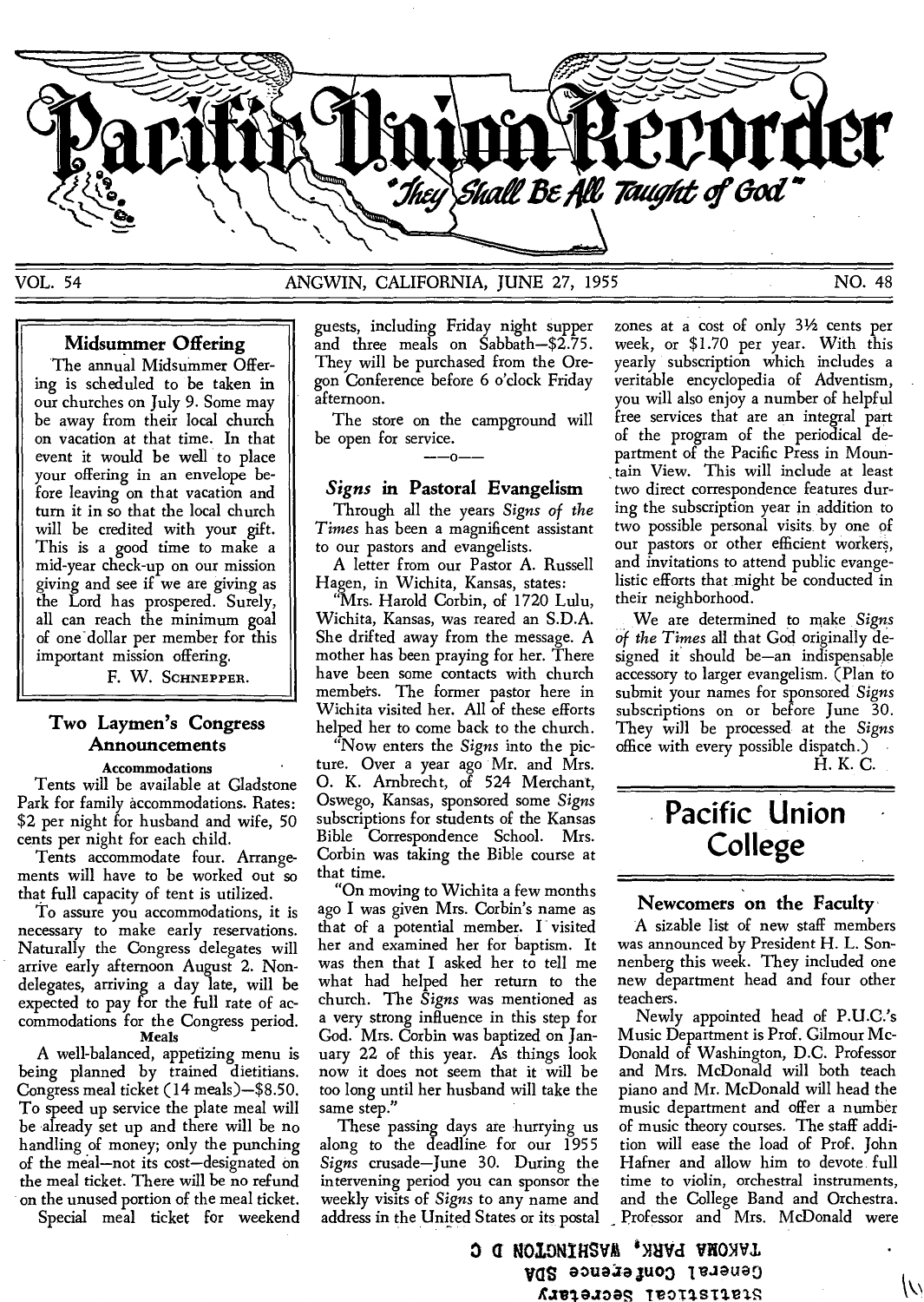#### **Pacific Union Recorder**

VOL. 54 NO. 48 MONDAY, JUNE 27, 1955

Official organ of the Pacific Union Conference of Seventh-day Adventists, Box 146, Glendale, Calif.

Published weekly at Angwin, Calif.; fiftyone issues a year.

Address: Pacific Union Recorder, Box 116, Angwin, California. Notice of change of address should give both the old and the new address.

*Subscription Price, 50 Cents a Year* 

| F. W. SCHNEPPER Editor       |  |  |  |
|------------------------------|--|--|--|
| OPAL STONE Assistant Editor  |  |  |  |
| C. L. BAUER Assistant Editor |  |  |  |

Entered as second-class matter September 3, 1927, at the post office at Angwin, California, under the act of Congress of March 3, 1879. Acceptance for mailing at the special rate of postage provided for in section 412, Act of February 28, 1925, authorized September 3, 1927.

#### **Sunset Table**

Courtesy of Newton Observatory, P.U.C.

*(Daylight Saving in California and Nevada)* 

|             | Friday, July 1 |                |      |
|-------------|----------------|----------------|------|
| Angwin      | 8:38           | Oakland        | 8:35 |
| Arlington   | 8:05           | San Diego      | 8:01 |
| Chico       | 8:39           | San Jose       | 8:33 |
| Eureka      | 8:53           | Phoenix        | 7:42 |
| Fresno      | 8:22           | Reno           | 8:31 |
| Lodi        | 8:32           | Salt Lake City | 8:04 |
| Loma Linda  | 8:05           | Honolulu       | 7:16 |
| Los Angeles | 8:08           | Hilo           | 7:02 |
|             |                |                |      |
|             | Friday, July 8 |                |      |
| Angwin      | 8:37           | Oakland        | 8:33 |
|             |                |                |      |

| Angwin      | 8:37 | Oakland        | 8:33 |
|-------------|------|----------------|------|
| Arlington   | 8:04 | San Diego      | 8:00 |
| Chico       | 8:37 | San Jose       | 8:31 |
| Eureka      | 8:51 | Phoenix        | 7:41 |
| Fresno      | 8:21 | Reno           | 8:29 |
| Lodi        | 8:31 | Salt Lake City | 8:02 |
| Loma Linda  | 8:04 | Honolulu       | 7:16 |
| Los Angeles | 8:07 | Hilo           | 7:02 |
|             |      |                |      |



Invite your friends to hear the Voice of Prophecy.

"Seven Great Churches"—July 3. "Seven Broken Seals"—July 10.

members of the P.U.C. faculty a number of. years ago and since that time have been on the staff at Washington Missionary College and operating their own studios in the capital.

A new member of the Department of Education teaching staff will be Dr. Harrell Bassham. Dr. Bassham has recently received a doctorate in education from the University of Nebraska and will become assistant professor of education at P.U.C. This brings• up to full strength the education department which, with Dr. Louis Normington as head, has been undermanned during the past year.

Miss Ruth Conard, who recently received the Master of Arts degree from Chico State College will be the instructor in Secretarial Science replacing Miss Evelyn Rittenhouse who has accepted a call to head the secretarial science department at Walla Walla College.

Ivan Higgins, former president of Spicer Missionary College in India has accepted a temporary appointment on the P.U.C. staff as instructor in speech.

An addition to the elementary school teaching staff is seventh-grade teacher Richard Williams who has just been released from military service. A graduate of P.U.C., Mr. Williams has had a number of years of successful teaching experience in California.

Two non-teaching additions to the college staff include Mrs. Mary Hensley, proofreader for the College Press, and Miss Joanne Moon, a former P.U.C. student who joins the staff as secretary to the assistant business manager.

#### **Nevada-Utah**

**ANDREW FEARING,** Pres. I. E. **AamtsEN, Sec. 185** Martin Ave., P.O. Box 1470 Reno, Nevada

#### **Regional Meetings**

Arrangements are being made to hold regional meetings again this year in Nevada-Utah instead of camp meeting. While it is recognized that a conference camp meeting of a week or longer duration would be more ideal, it is impossible for this year. We are happy to report that prospects for such a meeting in 1956 are brighter than they have been in some time. Every effort will be put forth to make this a reality next year.

However, an excellent program of soul-stirring sermons, music and special features will be presented at our regional meetings this summer. Our Book and Bible House will present attractive displays of literature, with camp meeting discounts in effect.

We not only invite but also urge all our people to attend at least one of these regional meetings. Dates are scheduled as follows:

Reno, Nevada—July 1, 2,

Salt Lake City, Utah—July 29, 30,

Las Vegas, Nevada—September 2, 3.

A potluck dinner will be served. on Sabbath, July 2, at Virginia Lake in Reno. All are invited and asked to bring their own utensils and some food dish. Come and receive a rich blessing from the meetings and enjoy the fellowship with our brethren and sisters.

I. E. ANUNSEN.



#### **Master Guide Club Organization**

Special interest has been aroused for our youth in Reno. After the Youth Rally and Pathfinder Training Course, May 7-11, a Master Guide Club was organized under the leadership of Miss Ardith Hagenson. Regular meetings are being conducted, and work toward the Master Guide requirements is checked off each time the club meets.

The club members are very enthusiastic. Plans are being formulated to also organize an Audubon Club. Field glasses seem to be the order of the day to aid in the study of the many birds about their locality. It is proving very profitable.

Will not you, if you are a Master Guide, take on a similar responsibility in your church? Organize an active Master Guide Club!

R. L. GARBER, MV Secy.

#### **Milford Story Hour**

With the call "no more teachers, no more books" hundreds of youngsters are•sent to the streets in Milford, Utah. These youngsters have no supervised activities in summer.

To help meet this need and to help lead parents and children to Christ and the church, a Story Hour program is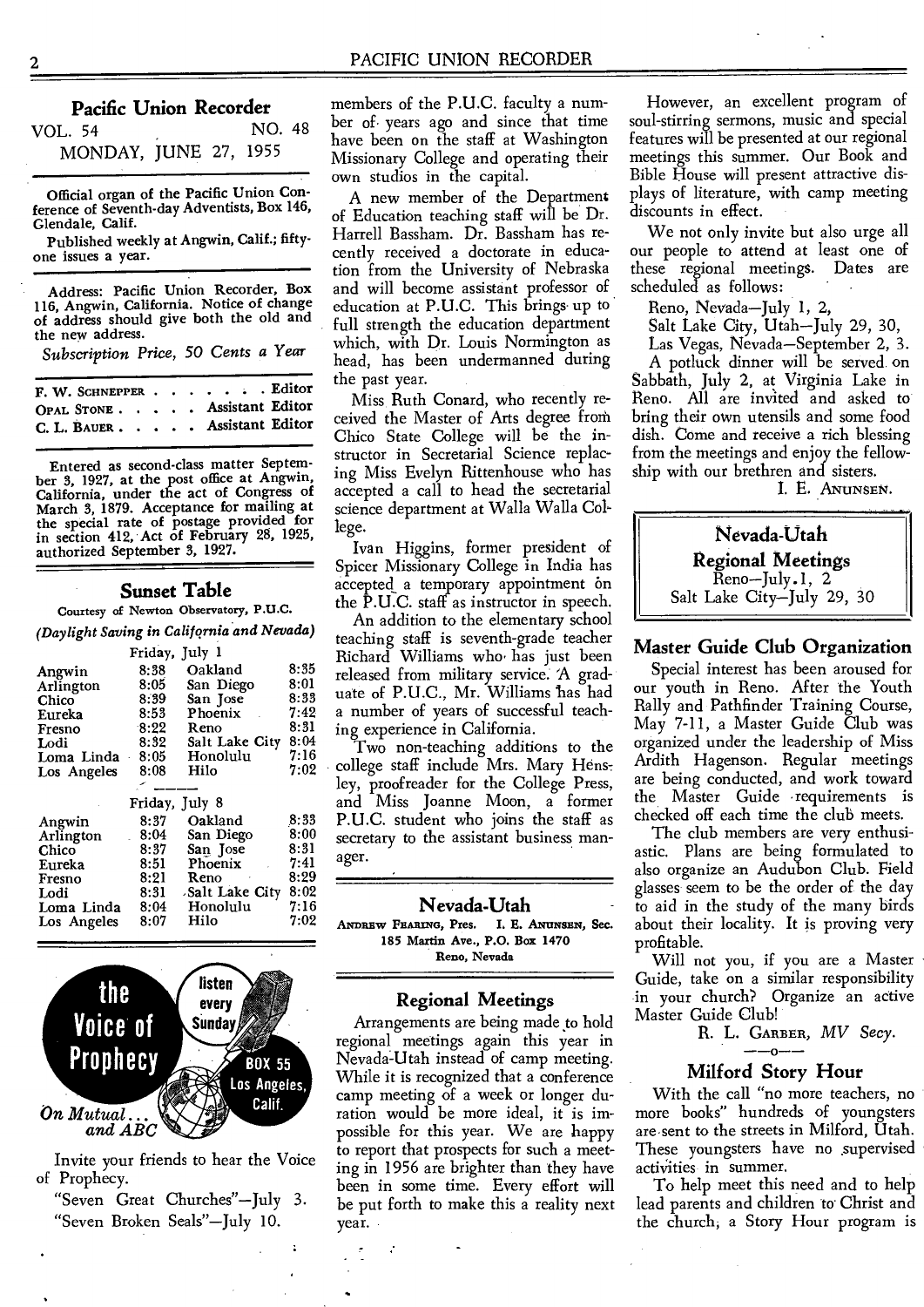being planned under the leadership of Mrs. Lloyd Mayer. This one-hour-aweek program will follow the usual story hour format with a five-point emphasis: Health, geography, music, nature, and the Bible. Some crafts will also be presented.

Let us pray that the program will be an outstanding success and achieve its objective.

SHELDON SELTZER.

**Hawaiian Mission** 

**CREE SANDEFUR, Pres.** 1026 South King St., Honolulu, T.H.<br>P.O. Box 4037 Telephone 6 Telephone 64436

#### **Hilo, Hawaii Ingathering**

The Lord is good to all His people. This has been shown to us here in Hilo this year in connection with the Ingathering campaign.

Due to the Kapoho-Kalapano volcano disaster we, as a church, were fearful that we could not reach our goal in Ingathering this year. However, we prayed and in spite of the loss in territory we are happy to say that we reached our goal and a few dollars above what we raised last year. The spirit was good this year during the campaign and we are thankful for loyal church members who back the program year by year.

L. E. DAVIDSON, *Pastor. --o--* 

#### **Temperance Work in Hilo**

Hilo members are interested in helping people enjoy a better way of life through temperate living. An interesting program on temperance was presented by the MV Society in the church and at Kulani prison. This was received very favorably by the officers at the prison.

Mr. Herman Sensano, local elder and temperance secretary for the church, arranged for several showings of the film, "One in Twenty Thousand" on the plantation where he is employed:

Our local missionary leader, Alex Barboza, was able to show the film to the National Guard unit in Hilo. It was through the influence of Matthew Chow, our principal of Mauana Loa school, that we showed this same film to all the public health officers of east Hawaii.

Albert Vestal, public high school teacher, was able to arrange for the film to be shown to over 1,000 children in

Hilo. We are grateful for our laymen who have a burden to help their fellow men to enjoy a better way of life.

L. E. DAVIDSON.

#### $\alpha$ -**Kauai News**

Elder Cree Sandefur, newly elected president of the Hawaiian Mission, was a visitor on the Garden Island recently. He visited the two mission schools at Kekaha and Kapaa and inspected the junior camp at Kokee.

On Sabbath, May 28, he spoke at the Kapaa church and again in the afternoon at a union MV service at Kekaha. Everyone was pleased to meet Elder Sandefur and thankful for the rich inspiration that he brought. He was accompanied by G. C. Lashier, secretarytreasurer of the mission.

GEORGE KIYABU.

Arizona<br>**M. E. Hagen, Sec.** G. H. RusTAD, Pres. 2601 East Thomas Road, Box 5277 Phoenix, Arizona Telephone AMherst 6-3342

#### **Dorcas Federation Meetings**

The Southern Arizona Dorcas Federation meeting was held on June 12, in the Tucson English church. Mrs. M. N. Skadsheim, the leader, presided and a well planned program was given. Elder D. L. Olsen, the Pacific Union home missionary secretary, was the speaker of the day. There was an election of officers. Mrs. M. N. Skadsheim was reelected as the president; Mrs. Delmar Mock, of the Patagonia church and Mrs. Emma Wood of the Tucson-Sharon church as vice presidents; Mrs. Lucy Jantz of the Safford church as secretary and Mrs. Jay Franklin, of the Tucson church assistant secretary.

Following the meeting Elder .M. N. Skadsheim, pastor of the Tucson English church, led a dedicatory and ground-breaking ceremony for their new welfare room, which is in connection with the church. This room will also be used for Sabbath school when it is completed.

npleted.<br>Elder D. L. Olsen of the Pacific Union Conference and I arrived in Prescott on June 13 to hold a Northern Dorcas Federation meeting. Due to the terrific storm throughout that area, only the Prescott members were able to attend. Sister Alfred Oeltjen, the State Federated Dorcas leader, led an informal

discussion. Elder W. C. Hankins, pastor of the Prescott church had the devotional; and Elder D. L. Olsen gave a timely message. Elder and Mrs. Hankins provided a delicious dinner in their home for the visitors. Those who were able to be there were richly blessed.

G. R. KNUDSEN.

#### **Vacation Bible Schools**

Vacation Bible Schools are starting this week in Yuma, Glendale and Tucson. Make arrangements through your Sabbath School department to organize one in your church.

**GLENN R. KNUDSEN.**<br>  $\begin{array}{c}\n -\text{-}0\n \end{array}$ 

#### **Books and Magazines Delivered**  For Week Ending June 11

| Colporteur          | Books     |
|---------------------|-----------|
| Virginia Hirst      | 40        |
| Walter Womack       | 40        |
| David Washington    | 22        |
| Leon M. Harding     | 14        |
| Ora Mae Williams    | 6         |
| Mrs. M. McColpin    | 5         |
| Number of Books     | 127       |
|                     | Magazines |
| Floyd Vance         | $285 -$   |
| Deliveries for Week | \$809.27  |
|                     |           |
|                     |           |

#### **High Wages at Academy**

Thunderbird Academy has top-notch wages for students and teachers! Yes, salaries that may be used over and over again, pay-checks that may be cashed week after week—not the kind that provide bread and butter, but the eternally worthwhile remuneration of solid character formation.

Christian education is deeply satisfying. There is something grand in connecting one's life with others who are studying and working toward the same goal—abundant life here and hereafter. As one associates continually with honest young people there is a tendancy to be overly perplexed with the little scratches on their characters, instead of being thankful that here are Christian youth aimed in the right direction and each day progressing a little farther.

A letter recently received from a student working elsewhere this summer stated: "I had a good job, but one of the requirements was Sabbath work. I was discouraged and nearly worked on the Sabbath, but after quitting, the next day I found a job on a farm at *only*  \$54 a week!"

Such an experience makes one glad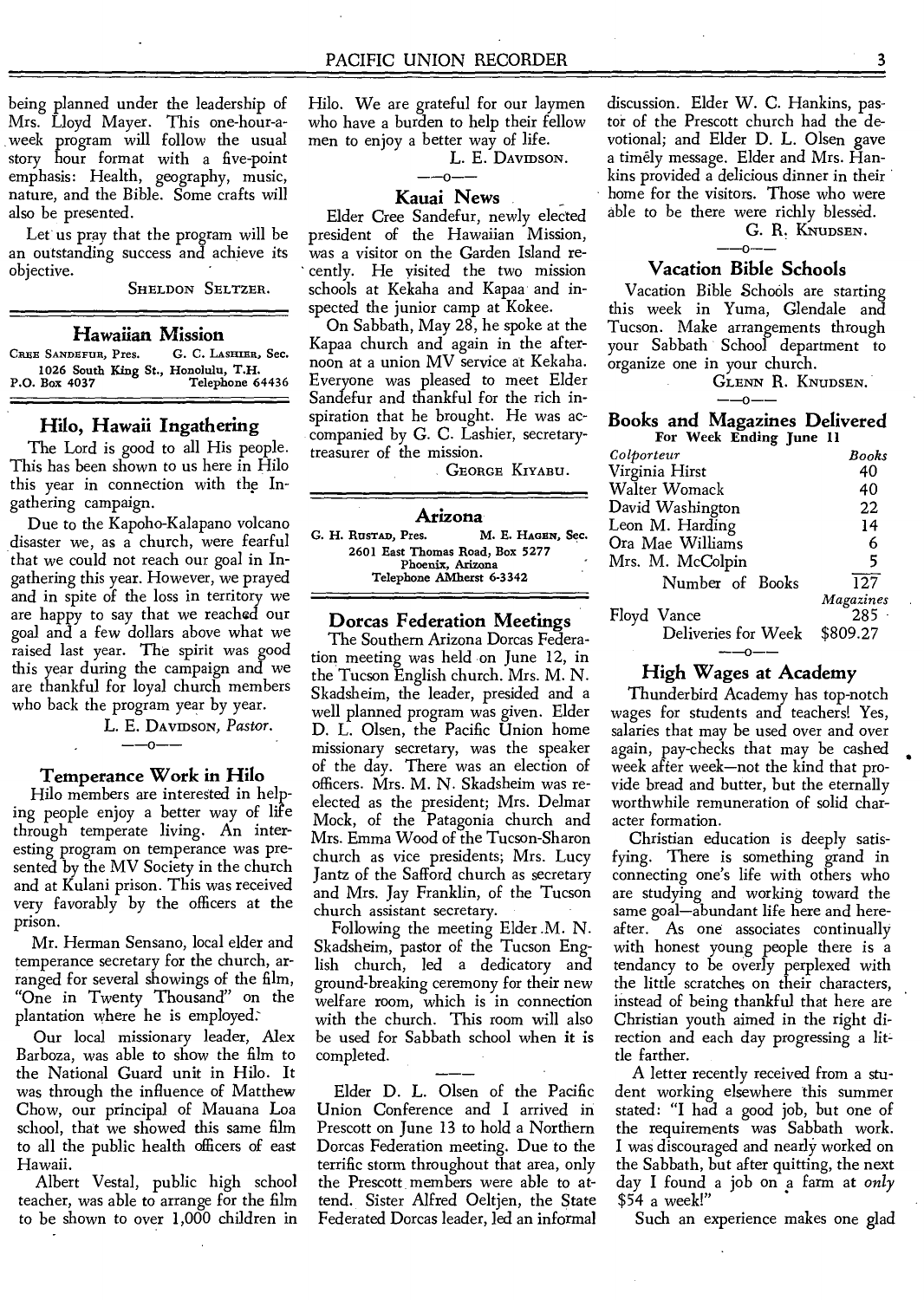that he has known and associated with a young man who has stood the test. There are other pay-checks: Finding a dormitory light burning late, and discovering a student intently studying his Sabbath school lesson; asking for a book at the library, and noticing the assistant librarian going beyond the call of duty and crossing the campus to obtain it; hearing a student say "I believe the time has come for me to take my stand on this matter—it's right and there's no excuse for putting off my decision;" entering a dormitory room on Sabbath afternoon and seeing a student reading his Bible—and reading it through in a year; listening to testimonies of gratitude to the Lord and desires for help in living the abundant life, and noticing that these words are sometimes seasoned with tears; engaging in whole-hearted outdoor recreation that is good clean fun and leaves no regrets—these comprise part of the wages of an academy student or teacher.

Does Christian education cost? Yes, unquestionably so, it also pays high wages—wages that neither moth nor rust corrupt, nor thieves break through and steal—wages reckoned in terms of eternity.

F. CRUMP.

**Northern California**  CARL BECKER, Pres. Telephone Kellog4-1710 1811 11th Ave., P.O. Box 149 Oakland 4, Calif.

#### **Senior Youth Camp**

Indications are that our Senior Youth Camp will be larger than in previous years. It is scheduled July 1-4 and a two-day pack trip will be included for those who wish it. Other provisions will be made for those who do not care to go on the pack trip.

For those who\_ do not have other transportation, on July 1 a bus will run on the following schedule:

Leave Oakland Conference office, 9:00 a.m.; Vallejo church, 10:00 a.m.; Lodi Central church, 12:00 noori; Sacramento Central church (23rd and K Sts.), 1:00 p.m.; Placerville church, 2:15 p.m.; arrive at camp, 3:30 p.m.

The bus will leave after an early supper on Monday, July 4, and will make the same stops on the return trip.

Any who have not sent in their application should• do so immediately. The total cost is \$10.

GLENN FILLMAN.

#### **Northern California Camp Meeting**

The Northern California camp meeting, which closed in Lodi, Sabbath night, June 18, was an occasion of great inspiration and spiritual help. Lord's Spirit was surely present. Theme of the varied and progressive program outlined by Elder Carl Becker, conference president, and his staff, stood out in brilliant letters above the rostrum in the large auditorium—"Christ in You, The Hope of Glory."

"People today are looking to the church for the assurance that there is still hope in Jesus," declared Elder W. B. Ochs, North American Division vice-president, in the opening service. "The only hope that today can banish fear and confusion from the minds of the people is in the Bible promises familiar and dear to Seventh-day Adventists."

Dr. P. E. Quimby of the Pacific Union College department of religion, gave a series of seven studies on the book of Revelation. Elder F. D. Nichol, editor of the Review & Herald, featured the distinctiveness and certainty of the message proclaimed by Adventists, and reasons why Christ must come back to this earth. In a morning workers' meeting Elder Nichol appealed to ministers to give more time to study and sermon preparation, declaring that "many people are starved to death spiritually by poor preaching."

Our people greatly enjoyed the information concerning the world work of the denomination and the spiritual help brought them by Elder W. R. Beach, who carried a heavy program during the first half of the session, and gave the morning sermon the second Sabbath in the large auditorium. Elder Beach is secretary of the General Conference.

Elder C. L. Bauer, president of the Pacific Union Conference, in several sermons to laity and workers, urged definite and sure preparation for heaven; while Elder F. W. Schnepper, secretary-treasurer, strengthened faith in God's leadings through the Spirit of prophecy.

Miracles are taking place among the Moslems and among primitive tribes in heathen lands, Elder Eric B. Hare told the people. Elder Hare, associate Sabbath School secretary of the General Conference, brought stories of conversions of people he had met on a recent trip in the-Middle East. He worked tirelessly for the ,youth and children in their meetings, and joined in counsels held regarding special youth problems.

Four lectures by Miss Dorothea Van Gundy of the International Research Foundation gave our people sound advice, based on scientific findings and light given through the Spirit of prophecy, on the subject of diet and health.

Departmental services, and exhibits created much interest. College presidents, academy principals, and student groups presented the value of Christian education. Physicians, nurses, the chaplain, and the Bible instructor from the St. Helena Sanitarium reported on the blessings of God there. A colorful home missionary program featured recent converts to the truth through the efforts of laymen. Dramatically, temperance leaders warned concerning the evils of liquor and tobacco. Publishing representatives reported the sale and delivery of more than \$100,000 Worth of truthfilled books and periodicals during the 51/2months of this year thus far, and presented five outstanding colporteurs who have within recent months accepted the truth.

The *Lodi News-Sentinel, Stockton Record,* and *Sacramento Bee* carried news of the camp meeting daily. We mailed a story each day to all dailies in Northern California and to the wire services.

Two half-hour television programs were given us, one an interview with Elder W. R. Beach on station KBET; the other a religious program by the Oakland "Adventist Hour" radio group on TV-KCCC—both in Sacramento. Elder Beach told of Adventist world work; and Elder A. H. Johns and three other Bay area ministers discussed what Adventists believe. Interspersed were vocal numbers by the colored ministers' quartet and the office women's quartet, and violin numbers by Prof. J. J. Hafner. Mrs. Marjorie Lewis accompanied at the piano.

Senior and Junior youth were well provided with unique programs, hours for counsel regarding their problems, educational trips, early morning outdoor breakfasts, and other entertainment. Attractive programs were put on for the primary children and kindergarteners.

On the last three evenings, Elder Phillip Knox of Los Angeles gave illustrated lectures, showing the limitless power of God as Creator of the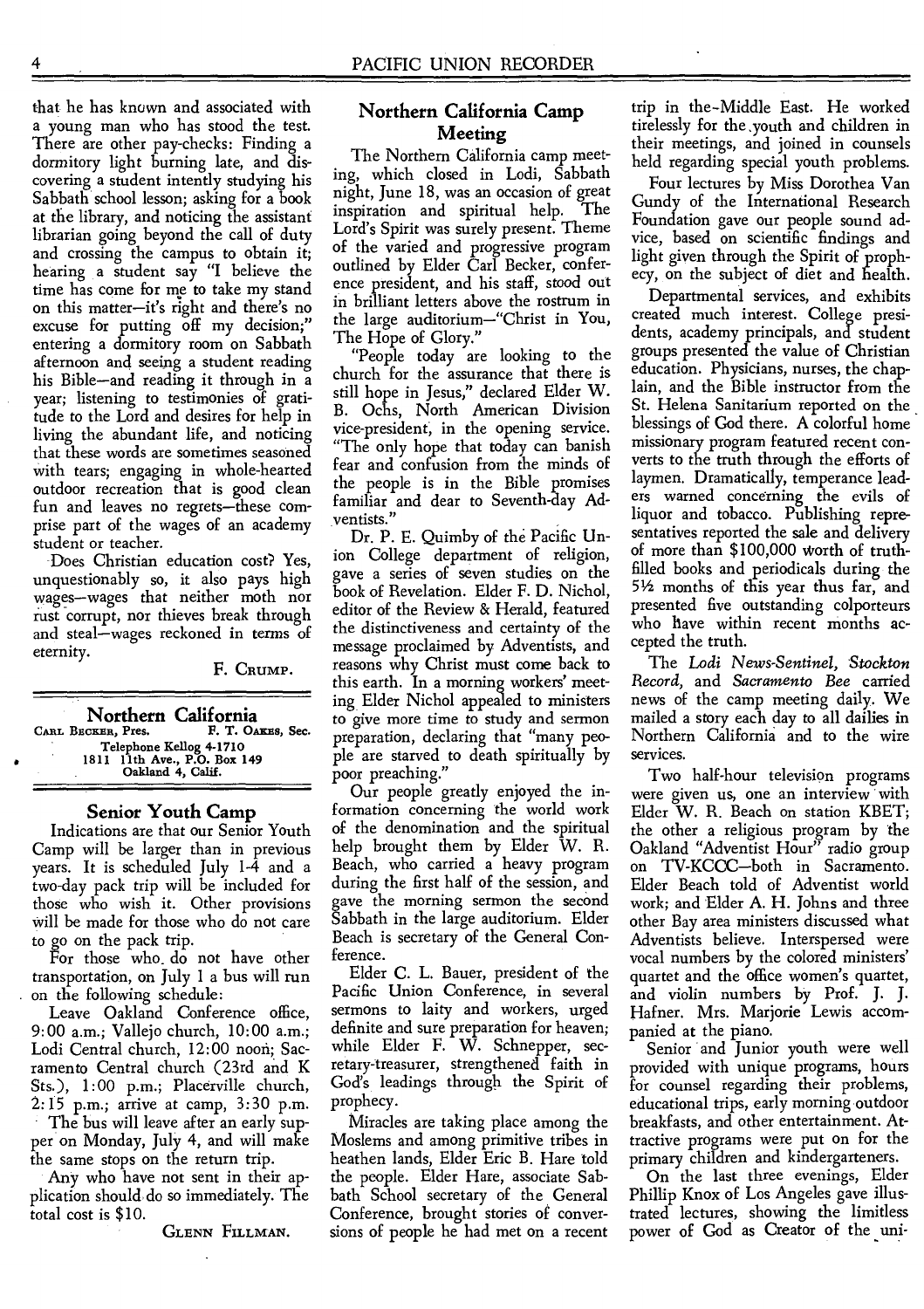verse, revealed through the study of the stars and other heavenly bodies. Elder W. A. Fagal, director of *Faith for Today* television program, New York City, with his male quartet, took services on Friday and Sabbath.

Camp meeting attendance reached approximately 9,000 on each week end, and was good all the way through. Weather was ideal. The feeling generally was that it had been a blessed occasion.

**J. R. FERREN.** 

#### **Southern California**

R. R. BIETZ, Pres. A. G. Munson, Sec. **P.O. Box 969 1535 Bast Chevy Chase Drive, Glendale, Calif. Citrus 3-6231 CHapman 5-1876** 

#### **Midsummer Offering—July 9**

The very important Midsummer Offering will be taken Sabbath, July 9, in all of our churches in the Southern California Conference. We have had repeated appeals from the General Conference to make this a very large offering because of the tremendous needs in the mission fields. **I** would like to appeal to all of the church elders and pastors to promote this offering in a strong way so that our people can come prepared to give of their means to the support of God's cause in fields afar.

R. R. Birrz, *President.* 

#### **Sabbath School Craftshop**

As far as we know, the first Sabbath School Craftshop to be organized in our denomination was conducted by Mr. and Mrs. B. **I.** Rasmussen in Mountain View, May 2 to 5. The program was planned by Elder R. R. Breitigam of the Pacific Union office and Mr. Rasmussen. All conferences of the Pacific Union were represented by the conference Sabbath School department secretaries and their car loads of Sabbath school workers who will be giving instruction in Vacation Bible schools during the summer.

Forty-five happy people discussed, listened, learned, and made some of the fine craft items which included plaster molding and painting, glorified glass, metalcraft, and numerous other items.

The accompanying picture shows one corner of the room with the enthusiastic students who are to become Vacation Bible school teachers. They are working under the direction of Mr. Rasmussen.

The Vacation Bible school plan is growing with leaps and bounds. The tremendous value it has for community good relations and door openers for follow-up evangelism is being recognized. Elder Breitigam is hopeful of 100 Vacation Bible Schools in the Pacific Union this year, with an enrollment of 5,000 boys and girls. Expe-



rience has taught us that nearly ninety per cent of these children represent non-Adventist homes and provide a splendid opportunity for branch Sabbath schools, Story Hour and Community Bible school evangelism, as well as for public evangelism leads.

Each conference Sabbath School secretary will be happy to work with any group desiring to put on a Vacation Bible school. Make your contact as soon as possible.

**CLARENCE C.** Korr, *S.S. Secy. --o--* 

#### **Why Join?**

The Angelus Nature club was formed to stimulate interest in nature lore by the whole family as a means of drawing us closer to our Creator and to each other. We believe that "while the Bible should hold first place in the education of children and youth, the book of nature is next in importance."—Ellen G. White, *Counsels to Teachers,* p. 185.

We also believe that our joining together in nature activities makes us better, happier and healthier citizens here and helps to prepare us for our heavenly home by:

- (1) Scheduling lectures, field trips and exhibitions revealing the wonder and beauty which God has given us in birds, flowers, butterflies, trees, animals, rocks, stars, and all the marvels of nature;

(2) Encouraging a greater love of nature lore in our youth so that they may see the handiwork of God;

(3) Fostering a proper conservation of our wild life, flowers, trees and shrubs, and all our\_ natural resources;

(4) Sponsoring and furnishing leadership to our Pathfinder clubs and other youth organizations.

*Join now* by filling out the application blank, which entitles you to membership, the monthly colorful Angelus Nature Bulletin, and the *Naturalist*  Magazine.

Meetings are held on the fourth Tuesday of each month at 7:45 p.m. in the York Lyceum Center, 4949 York Blvd., Los Angeles. (No meetings held during the months of June, July and August.) Field trips and/or camping trips are featured each month. For further information, call the Missionary Volunteer Department of the Southern California Conference; Chapman 5-1876 or Citrus 3-6231.

> **ROLLAND TRUMAN,**  *Past President, A.N.C.*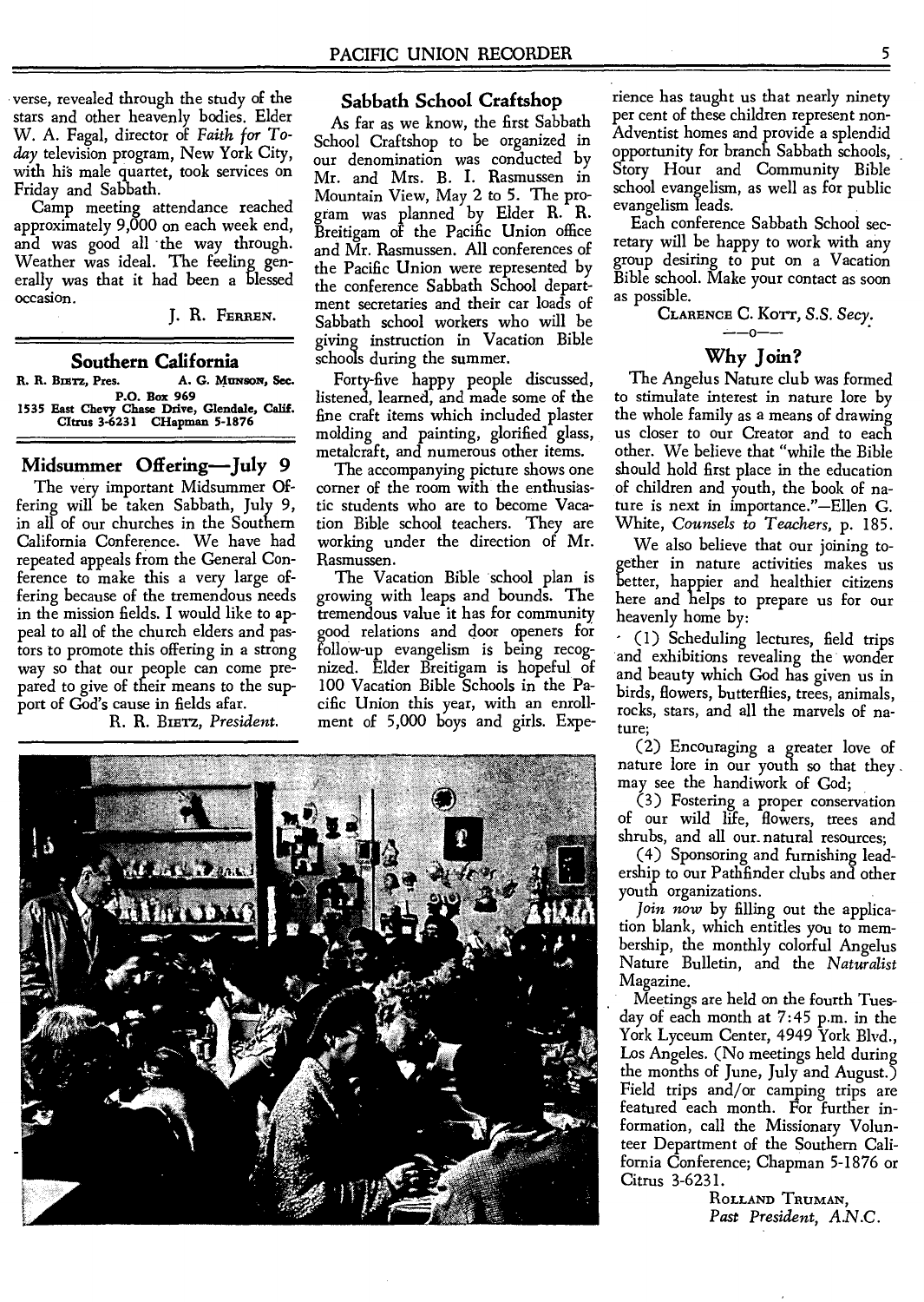#### **Central California**

D. E. VENDEN, Pres. R. E. OSBORN, Sec. 435 North Third St. Telephone Cypress 2-3987 Mail Address, P.O. Box 580 San Jose 6, Calif.

#### **Welcome to Central**

Some weeks ago our conference committee voted to call Elder R. Curtis Barger, Sabbath School and Public Relations secretary of the Hawaiian Mission, to be the Sabbath School and Public Relations secretary of our conference. Elder and Mrs. Barger have accepted our invitation and have arrived in San Jose. Elder Barger comes to us with many years of experience in evangelism, pastoral and departmental lines. He has entered into his work in this field with enthusiasm and we wish in this way to welcome him and Sister Barger.

Elder Wood will continue to give leadership to the important Temperance department in the conference.

D. E. VENDEN, *President. --0--* 

#### **Come to Camp Meeting**

Keep planning for camp meeting. If it seems now that you won't be able to make it, pray earnestly about it. The Lord may have a way that you have never thought of as yet.

For the first week end of camp meeting this year, the Voice of Prophecy will be with us. You will want to pass that good word along to your friends and the friends of the Voice of Prophecy.

Remember camp meeting at Soquel— July 14-23.

### D. E. VENDEN.

#### **Laymen's Congress Information**

Much attention is being given to the conducting of a Laymen's Congress at Gladstone Park August 2-6. This fine camp is located thirteen miles south of Portland, Oregon.

Delegates to this Congress are selected by the church board. The names are then sent to the Home Missionary department of your conference. We need full address as we then work out details with the delegates. If your church has not yet appointed the delegates you must hurry as it is getting late. Delegates are selected on the basis of one for every 50 members.

The church must provide \$35 for each delegate. This money you do not send to us but give it to the delegate upon submitting a properly filled-out form. From there on we take charge and deal directly with the delegate.

We make reservations for delegates but not for non-delegates. Non-delegates should make their own reservations. Write to Elder Don-Gray, 605 S. E. 39th Ave., Portland 15, Oregon.

May many of our people be impressed to go to this unusual and profitable meeting:

D. N. REINER, *Home Missionary Secy.* 

 $-$ -0 $-$ -

#### **Camp Meeting News**

Camp meeting time is almost here again. Along with that pleasant thought we know our members throughout Central will be thinking about the books you want to get while at the campground. For those who cannot attend, bear in mind that throughout the month of July the camp meeting discounts will be in effect in Central California Conference. If at all convenient, please place your order with your church missionary secretary. • If ordering direct, secure a camp meeting price list from your church, add the 3 per cent State sales tax and mailing charges (15 cents for the first book and 5 cents for each additional book) and you can figure .very closely the amount you will need to send with your order.

Please reniember that our San Jose Bible House will be closed for camp meeting from July 9 to July 25 and all orders coming in during that time will be filled after we return to our normal operations.

Be sure to take advantage of the many bargains which are being advertised and especially the 20 per cent discount on all Christian Home Library and Spirit of prophecy books.

Hoping to see you at camp meeting. C. S. JOHNSON, *Manager,* 

#### Book & Bible House.  $-0-$

#### **Clovis Series Completed**

Sunday night, June 5, marked the close of our evangelistic campaign in Clovis, when we spoke on the subject of "The Plan of Salvation." As the appeal was made, twelve persons came forward in token of surrender to the Master. On June 11, ten of these folk followed their Lord in the sacred rite of baptism. There remain yet a few who will become part of the remnant church in a river baptism to be conducted soon.

Truly the working of the Holy Spirit is in evidence today. We have witnessed 26 enter into the family of God by becoming members in His church. The scene comes back to mind of the day when the portable tabernacle was erected. There amid the smell of the pine chips on the floor, we asked that God would lead the way before us as we launched into evangelism in the little town of Clovis. From the first night, we were assured that our prayers had been answered.

The series has been highlighted by many experiences. I shall not forget the night the subject of healthful living was presented nor when I was told that a man was in the audience who raised hogs: This fine family, after talking it over at home, sold the herd and gave their hearts to the Lord. Even more interesting was the fact that this good brother had been injured very seriously some time before and had been told that he could never work again. Since the day of baptism he has been able to do a full day's labor and is now rejoicing in the Lord. Truly our theme shall be "Praise God from whom all blessings flow."

DAVID M. NEIDIGH, *Evangelist.* 

# **Southeastern California**<br>**R. C. BAKER, Pres.** E. A. SCHMID

E. A. SCHMIDT, Sec. 9707 Magnolia Ave., Telephone Riverside 9-1350 Mail Address, Box 584, Arlington, Calif.

#### **Around Southeastern**

We are happy to welcome to our field Elder and Mrs. L. W. Hallsted, their two sons and daughter, who have come from the Central California Conference. Elder Hallsted has been pastor-evangelist of the San Jose church and is now located in San Diego as pastor of the Broadway church. Arrangements for this transfer began at the union conference session in February, but because of an educational problem the Hallsteds could not make the move until just recently. We are certain that under God the work in the Broadway church will continue to grow as'Elder Hallsted takes up his new responsibilities.

By the time this reaches the field Brother and Sister John Youngberg will have left our conference in response to a call coming from the South American Division to connect with the South Chile Conference where Brother Young-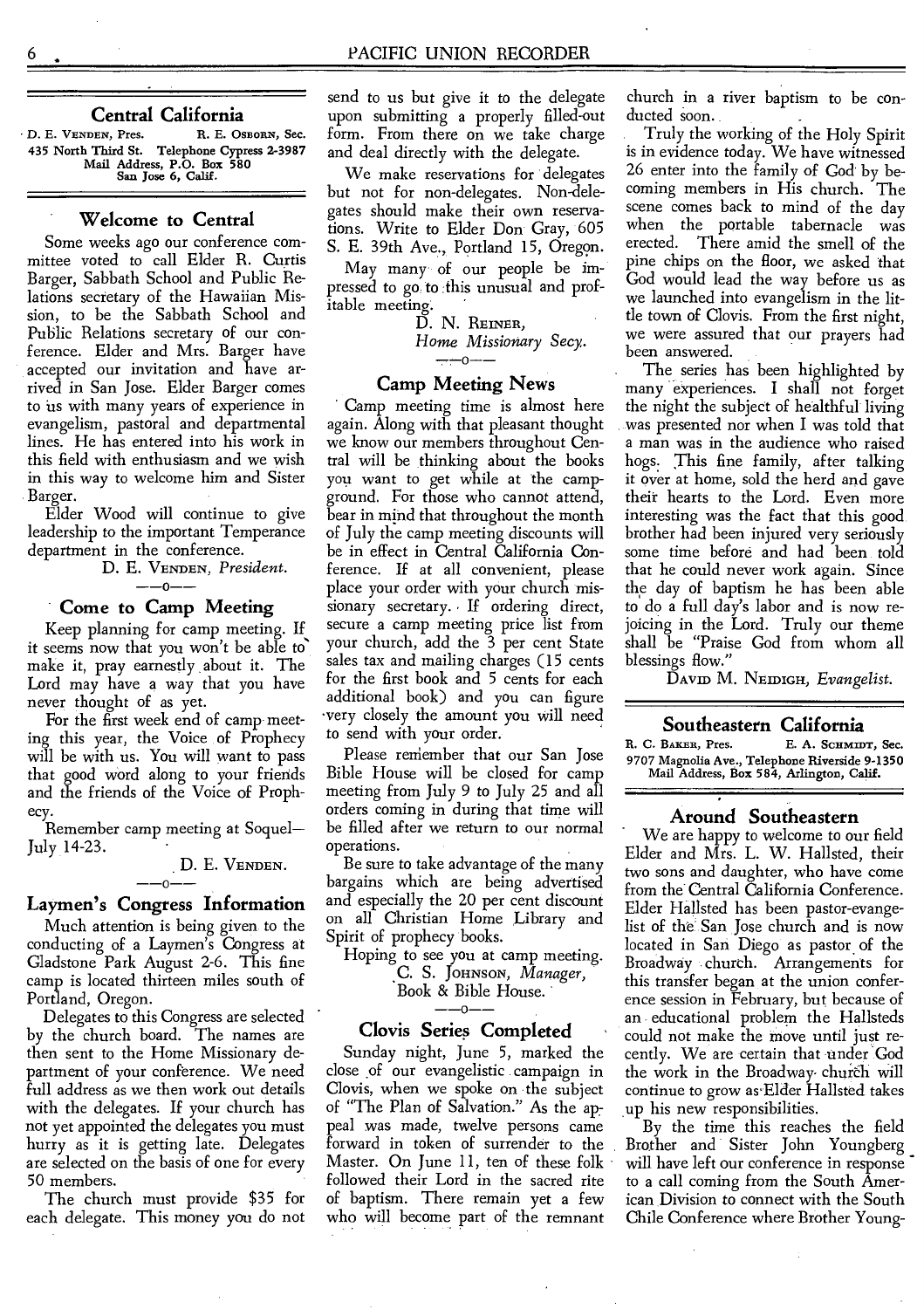berg will be Home Missionary and Sabbath School secretary.

Brother Youngberg has recently completed his ministerial internship. His work in the churches and with the Pathfinders has been greatly appreciated. As Brother and Sister Youngberg take up greater responsibilities in foreign mission service, we say "the Lord bless thee, and keep thee."

Our colporteur sales are taking an upward trend. One reason for this increase is due to the faithful work of ten student colporteurs who are laboring in different parts of the conference. Brother John Kerbs, a theology student of La Sierra College, is giving his full time in assisting with the publishing work during the summer months. We wish each young person much success in earning a scholarship this year.

E. A. SCHMIDT, *Secretary-Treasurer.* 

#### Office Closed

The Conference Office and Book and Bible House will be dosed, Thursday, *June* 30 in order that the office family may enjoy the fellowship of their annual office picnic.

> E. A. SCHMIDT, *Secretary-Treasurer.*

#### Activities at Barstow

Sabbath, May 28, was a memorable and happy day for the members of both the English and Spanish churches in Barstow, as four persons were baptized. Two, a mother and her daughter, were united with the English church and two of our juniors were united with the Spanish church. Elder Charles D. Martin was the officiating minister.

Because of previous plans to carry on our Ingathering campaign in the fall of the year, the English church was unable to celebrate victory day on May 28, but we were overjoyed to be able to celebrate our victory a week later on June 4. The Barstow English church for a number of years has been a Minuteman church and this year is no exception. The members have raised \$25.89 per member, with yet a little to come in. We are planning a Vacation Bible School this year between July 18 and

29. As far as the writer knows, there has never been a Vacation Bible School in Barstow before. The school will be under the direction of George D. Wister, church school principal; assisted by Mrs. Clifford Dorland. A number of lay members in both the English and Spanish churches will assist with the teaching and art classes.

Pastor Joseph Pierce of the Spanish church and the writer, pastor of the English church solicit your prayers that many souls may be saved in the kingdom of God through this effective channel.

L. E. DASHER.

#### Busses to Idyllwild

Idyllwild camp time is almost here! According to the way our applications are coming in there are boys and girls who can hardly wait for the opening date.

Our new buildings are being completed this week and final preparations are under way so that July 3 will find Idyllwild all ready to welcome the first bus load of campers.

Speaking of busses—we hope every Pathfinder will know the schedule and meet his bus on time. Just to be sure no one is left behind we are sending out this schedule. PLEASE BE ON TIME—we don't want any boy or girl disappointed.

#### BUS SCHEDULE Route No.

| ROHIE IVO. I                              |             |  |  |
|-------------------------------------------|-------------|--|--|
| Lv. Paradise Valley Store                 | $6:00$ a.m. |  |  |
| Lv. Broadway and 24th Sts.                | 6:30 p.m.   |  |  |
| Lv. Polk and Illinois Sts.                | 7:00a.m.    |  |  |
| Lv. Escondido church                      | 8:00a.m.    |  |  |
| Route No. 2                               |             |  |  |
| Lv. La Sierra church                      | 7:45 a.m.   |  |  |
| Lv. Conference office                     | $8:05$ a.m. |  |  |
| Lv. Perris Colored church                 | $8:35$ a.m. |  |  |
| Route No. 3                               |             |  |  |
| Lv. Newport Beach church                  | 6:00 a.m.   |  |  |
| Lv. Santa Ana church                      | $6:30$ a.m. |  |  |
| Lv. Fullerton church                      | $7:00$ a.m. |  |  |
| Lv. Corona church                         | $7:45$ a.m. |  |  |
| Lv. Conference office                     | 8:05 a.m.   |  |  |
| Lv. Loma Linda Academy                    | 8:45 a.m.   |  |  |
| If your application isn't in-HURRY        |             |  |  |
| and $min$ it in the mail $We'$ re anvious |             |  |  |

and put it in the mail. We're anxious to save a place for every Pathfinder who wants to join us. We'll see you at Idyllwild!

CHARLES MARTIN, *MV Secy. --0--* 

#### Buy Now

Between now and August 31, you can save 20 per cent on all Ellen G. White and Christian Home Library books. Just stop and think of this. The usual camp meeting discount on books is 10 per cent, but during this period you can save twice as much.

Recently we mailed to all who re-

ceive the RECORDER, prices and information on this very special offer. If you have lost your list, ask your missionary secretary for another copy, or send direct to the Southern California Book and Bible House, Box 584, Arlington, California. We will be more than glad to send further information.

W. B. Ochs, vice-president of the General Conference states, "One of the greatest assets of this denomination is found in the Ellen G. White books. In these books God has been pleased to reveal the light that has shone so brightly upon the pathway that leads to the ultimate triumph of the church. These books not only reveal what lies ahead, but they contain spiritual food for the hungry soul, and above everything else they establish our faith in the word of God, which is the foundation of our faith."

Don't delay taking advantage of this very liberal discount. Include sales tax and postage when ordering.

WILLIAM ROBINSON, *Manager,*  Book and Bible House.

#### ADVERTISEMENTS

Reference from the conference president must accompany request for advertising space in the RECORDER, send your ad and the necessary \$2 to

WANTED.—Unencumbered S.D.A. practical nurse, registered in Nevada, to work in small nursing home. Ample time off, room, board, and good wages to right party. Church privileges. Write Mrs. Hazel Biro, Box 265, Henderson, Nevada.

EXCELLENT PERMANENT POSITIONS now available for women with above average mechanical ability or shop experience. We will train the right people. This is a<br>chance to establish yourself in a career trade now. Ace Drill Bushing Company, 5407 Fountain Ave., Los Angeles 29, Calif.

WANTED.-Position as housekeeper for elderly or semi-invalid. S.D.A. Women or couple. Will give references. Wish to live in. Write Mrs. W. Shaw, 329 So. State, Los Angeles 33, Calif.

WANTED.—S.D.A. couple for housekeeping and maintenance work in large San Diego guest home. Must be kind, considerate, and willing workers. Room, board, and<br>salary. MC, Box 584, Arlington, Calif.

Room WANTED.—Single man, 45, wishes room and board, and use of garage, with good Christian family in Modesto. Please contact me at 1522 9th St., Apt. 6, Modesto, Calif.

Calif.<br>
WORK WANTED.—Qualified dental nurse<br>
and receptionist wishes position with<br>
Seventh-day Adventist dentist, after July 10. High recommendation available. P.O. Box 38, San Andreas, Calif.